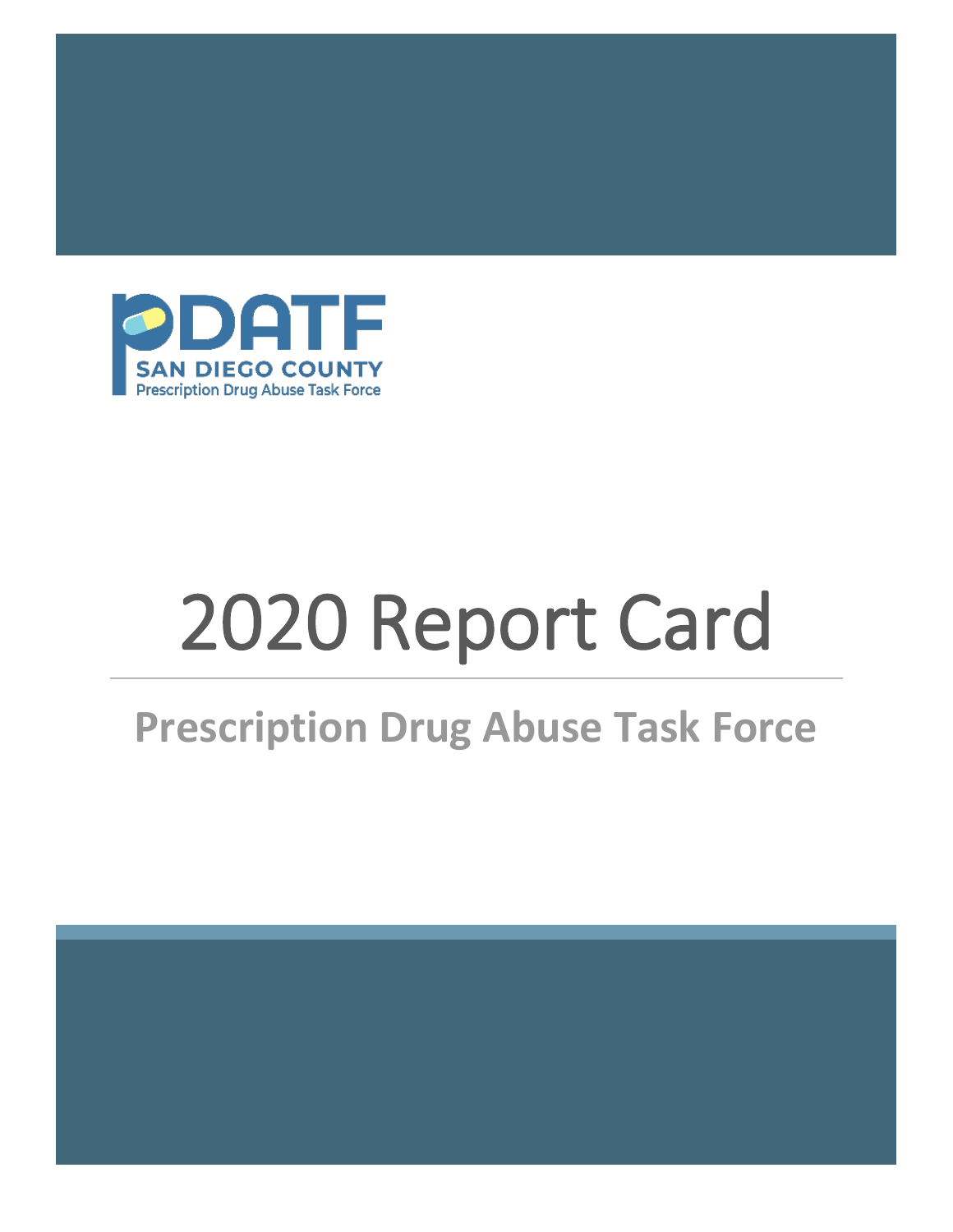

## **The Status of Prescription Drug and Opioid Use in San Diego County**

The Prescription Drug Report Card provides a range of available data on the scale of the prescription drug misuse problem by looking at multiple factors and data points over the last five years in San Diego County. Readers are cautioned not to consider a single data point alone, but

rather are encouraged to look at all of the information presented herein, as well as the direction of trends over time.

Misuse of these drugs have serious consequences for health and safety of San Diego County residents, as well as our public health and safety community systems. Additional detailed data, including an alert about Fentanyl, is available in the 2020 PDATF Addendum. All data sources are identified on page 2.

### Table 1. Key Measures of Prescription Drug and Opioid Problems in San Diego County: 2015 – 2019

|    | Indicator                                                            | 2015   | 2016   | 2017   | 2018             | 2019                 |
|----|----------------------------------------------------------------------|--------|--------|--------|------------------|----------------------|
| 1. | Unintentional Prescription-Caused Deaths <sup>a</sup>                | 248    | 253    | 273    | 246              | 275                  |
|    | Rate per 100,000 residents                                           | 7.7    | 7.7    | 8.3    | 7.4              | 8.2                  |
|    | Unintentional Fentanyl-Caused Deaths b                               | 21     | 33     | 84     | 92               | 151                  |
|    | Rate per 100,000 residents<br>$\bullet$                              | 0.6    | 1.0    | 2.54   | 2.8              | 4.5                  |
| 2. | Emergency Department (ED) Opioid Activity                            | 7,501  | 7,005  | 6,607  | 6,162            | Available in<br>2021 |
|    | Rate per 100,000 residents                                           | 228    | 213    | 199    | 184              | Available in<br>2021 |
| 3. | 11 <sup>th</sup> Graders Self Report of Lifetime Prescription Misuse | 14%    |        | 10%    |                  | 10%                  |
| 4. | <b>Adult Drug Treatment Admissions</b>                               | 15,177 | 15,790 | 15,952 | $23,022^{\circ}$ | 19,910               |
|    | Percentage of Prescription Pain Medication                           | 4.3%   | 4.1%   | 3.2%   | 4.2%             | 2.9%                 |
| 5. | Arrestees Self Report of Prescription Misuse                         |        |        |        |                  |                      |
|    | Adult<br>$\bullet$                                                   | 44%    | 49%    | 47%    | 45%              | 46%                  |
|    | Juvenile<br>$\bullet$                                                | 43%    | 38%    | 47%    | 56%              | 41%                  |
| 6. | Prescription Drug Prosecutions <sup>d</sup>                          |        |        |        |                  |                      |
|    | Prescription-specific Fraud Charge<br>$\bullet$                      | 117    | 140    | 95     | 49               | 45                   |
|    | Other Charges with Prescription-Drugs Involved<br>$\bullet$          | 1,353  | 1,422  | 1,172  | 1,182            | 1,057                |
| 7. | Pharmacy Robberies/Burglaries <sup>e</sup>                           |        |        |        |                  |                      |
|    | Night Break-Ins/Burglaries<br>$\bullet$                              | 6      | 14     | 25     | 11               | 18                   |
|    | Armed Robberies<br>$\bullet$                                         | n/a    | 17     | 27     | 10               | 7                    |
| 8. | Pounds of Safely Disposed Medications                                |        |        |        |                  |                      |
|    | Take Back Events<br>$\bullet$                                        | 14,595 | 17,772 | 21,824 | 22,221           | 26,859               |
|    | Sheriff's Department Collection Boxes<br>$\bullet$                   | 14,725 | 15,901 | 16,199 | 14,295           | 14,398               |
| 9. | Annual Number of Dispensed Pills Per County Resident                 |        |        |        |                  |                      |
|    | Pain Medication<br>$\bullet$                                         | 39     | 37     | 33     | 27.4             | 22.8                 |
|    | Anti-anxiety<br>$\bullet$                                            | 13     | 13     | 12     | 9.8              | 8.5                  |
|    | Stimulants<br>$\bullet$                                              | 5.2    | 5.2    | 5.2    | 5.1              | 5.1                  |

a. These deaths are unintentional/accidental overdose deaths in which a prescription drug alone or with other drugs and/or alcohol was a causative factor in death. Additionally, these data represent only deaths examined by the County of San Diego Department of the Medical Examiner and those that had toxicology. There are over 22,000 deaths each year in San Diego County, the Department of the Medical Examiner investigates around 3,000 deaths a year.

b. These deaths are accidental overdose deaths in which fentanyl alone or with other drugs and/or alcohol was a causative factor in death. As opposed to the previous decade in which misused prescription fentanyl caused most of these deaths, in recent years, illicitly manufactured and obtained fentanyl has been responsible for almost all of these deaths.







c. The Organized Delivery System Drug-MediCAL (ODS-DMC) implementation began July 2018 which increased access to treatment facilities throughout San Diego County. This change may account for the increased number of treatment admissions.

d. Prosecution data reported from the San Diego County District Attorney and City of San Diego City Attorney are presented as a combined total. The City Attorney's office prosecutes misdemeanors and infractions within the San Diego City limits. The District Attorney's office handles all felony matters in the County of San Diego and misdemeanors that occur outside the City of San Diego.

e. Federal law enforcement identified organized criminal street gangs as being responsible for the increase in nighttime pharmacy burglaries for 2017. Offenders have been arrested and are being prosecuted. Data prior to 2016 include both robberies and burglaries.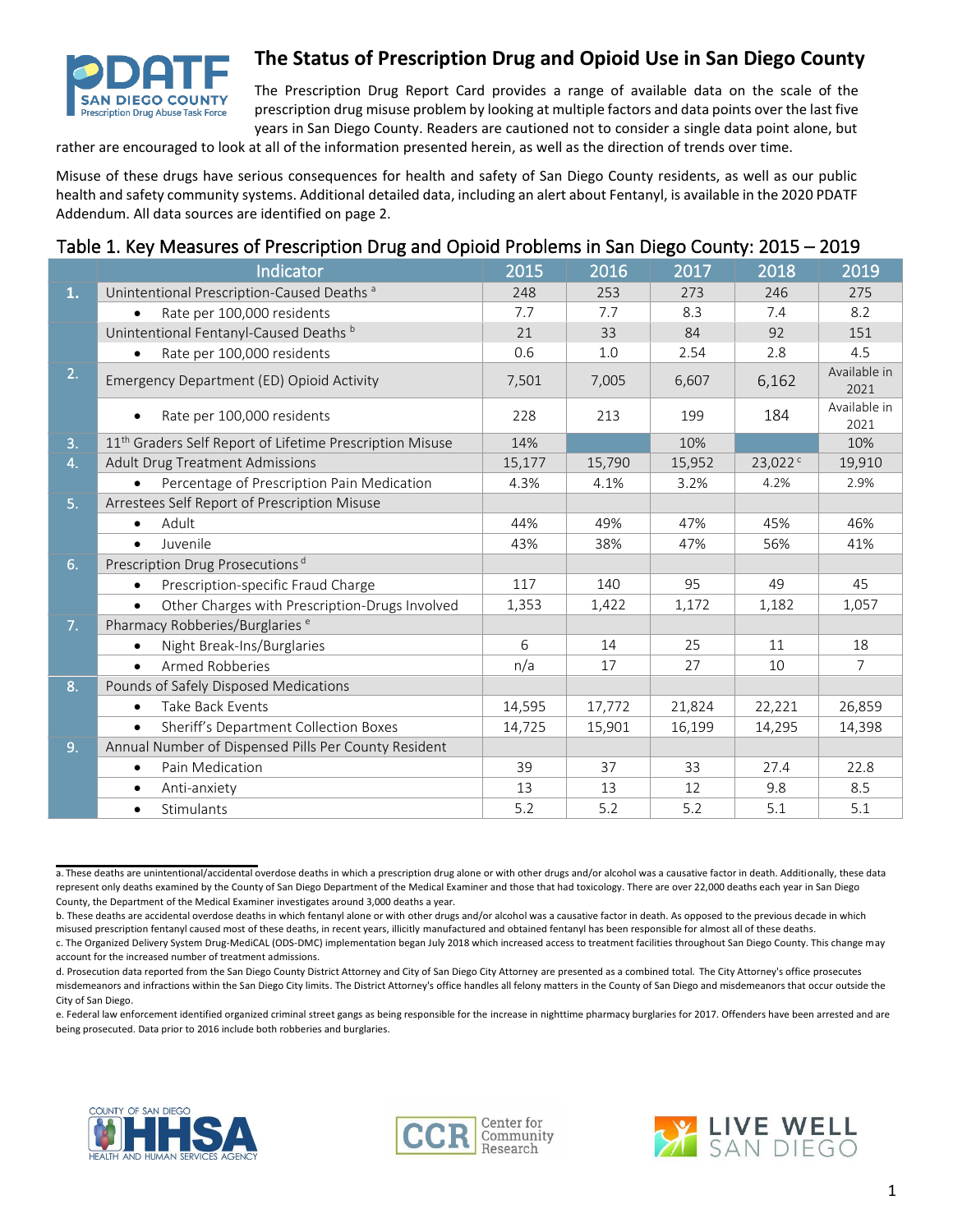1. Unintentional Prescription-Caused Deaths: Unintentional/accidental overdose deaths in which a prescription drug alone or with other drugs and/or alcohol was a causative factor in death. San Diego Association of Governments (SANDAG) population figures based on 2018 Census data. *Source: County of San Diego Department of the Medical Examiner.*

Unintentional Fentanyl-Caused Deaths: Opposed to the previous decade in which misused prescription fentanyl caused most of these deaths, in recent years, illicitly manufactured and obtained fentanyl has been responsible for almost all of these deaths. *Source: County of San Diego Department of the Medical Examiner.*

- 2. Emergency department discharges per 100,000 with a diagnosis of opioid dependence or misuse. *Source: County of San Diego Emergency Medical Services.*
- 3. Percent of a sample of San Diego County 11<sup>th</sup> graders who report using prescription drugs for non-medical reasons in their lifetime. *Source: Collected biannually in the California Healthy Kids Survey.*
- 4. Total admissions to publicly funded drug treatment in San Diego County and the percentage who identify prescription Opioids as primary drugs of choice. *Source: County of San Diego, Health and Human Services; Behavioral Health Services Data Book.*
- 5. Percent that report lifetime prescription misuse from a sample of interviews among adult and juvenile arrestees at time of booking. *Source: Substance Abuse Monitoring, San Diego Association of Governments (SANDAG).*
- 6. Number of defendants prosecuted by the San Diego County District Attorney's Office and the City of San Diego City Attorney (misdemeanors only) for either prescription-related fraud, or other criminal charges where prescription was present. *Source: San Diego County District Attorney's Office.*
- 7. Number of pharmacy robberies and burglaries reported to the Drug Enforcement Administration (DEA). Does not include attempted robberies and burglaries. *Source: Drug Enforcement Administration (DEA).*
- 8. Pounds of medication safely disposed at semi-annual National Prescription Drug Take Back events. Source: Drug Enforcement Administration (DEA). Pounds collected at Sheriff's Department collection boxes. *Source: San Diego County Sheriff's Department.*
- 9. Prescription pills per San Diego County resident. The numbers of dispensed pills are derived from filled prescriptions reported to the state, and do not include prescriptions filled at the VA, any military or tribal hospitals and clinics, or in-hospital patient medications. Three principle groups of medicine are included:
	- a) Pain medications, or morphine-related pain medications such as OxyContin or hydrocodone;
	- b) Anti-anxiety medications, or benzodiazepines such as Valium or Ativan;
	- c) Stimulants, or ADHD medication such as Ritalin, Adderall.

Pain medication includes only pills; solution-based prescriptions are 2.5% of all pain medication and are not included. Population figures used to calculate per person rates are based on US Census and SANDAG population projection data across all ages. *Source: Controlled Substance Utilization Review and Evaluation System (CURES), California Department of Justice.*

Note: Heroin indicators are also drawn from the Medical Examiner's Office, SANDAG's Substance Abuse Monitoring (SAM) program and the CalOMS treatment database. Seizure and price information was obtained from the San Diego Law Enforcement Coordination Center.

*Facilitation services for the Prescription Drug Abuse Task Force (PDATF) are provided through HHSA, Behavioral Health Services, in a contract with the Center for Community Research.*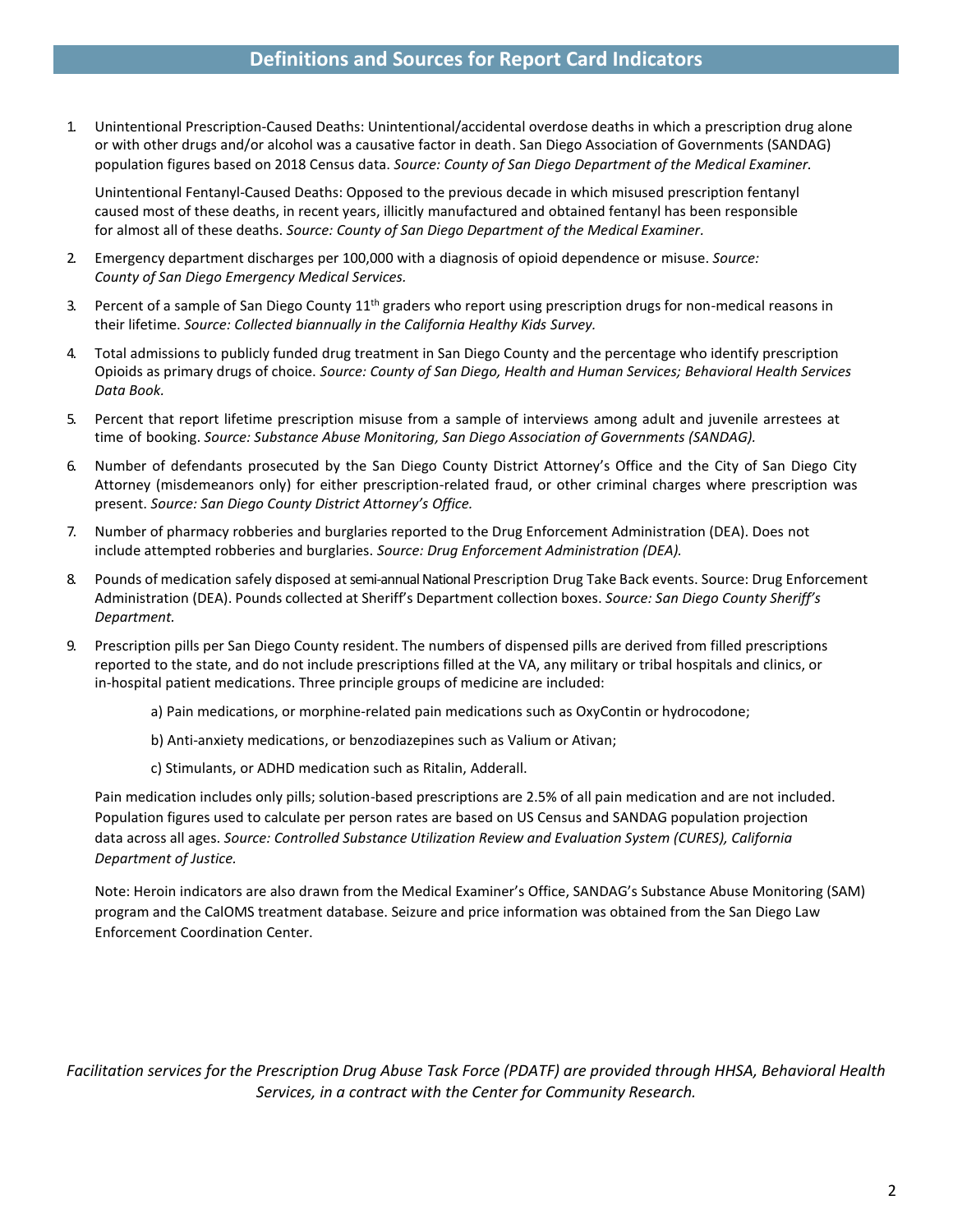# **2019 Heroin Addendum**

Heroin use is a recognized national problem. San Diego County's experience is unique. Local and national studies note that younger users switch to heroin after painkillers are harder to find or become unaffordable.

|    | <b>Table 2. Selected Heroin Indicators</b>                                         | 2015    | 2016    | 2017    | 2018      | 2019    |
|----|------------------------------------------------------------------------------------|---------|---------|---------|-----------|---------|
|    | Heroin Seizures (kg) at San Diego County<br><b>Ports of Entry</b>                  | 941 kg. | 591 kg. | 933 kg. | 1,247 kg. | 924 kg. |
|    | <b>Heroin Price Per Gram</b>                                                       | \$40-80 | \$40-80 | \$40    | $$40-100$ | \$40-80 |
| 3. | <b>Adult Arrestees Testing Positive for</b><br><b>Heroin</b>                       | 12%     | 11%     | 13%     | 11%       | 12%     |
| 4. | <b>Treatment Admissions with Heroin</b><br><b>Listed as Primary Drug of Choice</b> | 29%     | 28%     | 27%     | 29%       | 25%     |
|    | <b>Number of Heroin Overdose Deaths</b>                                            | 90      | 90      | 83      | 105       | 124     |

#### **Table 3. 2019 Primary Heroin Treatment Admissions by Gender, Age, and Race/Ethnicity, San Diego County**



#### **Table 4. 2019 Primary Heroin Treatment Admissions by Age, San Diego County**

| Age          | <b>Admits</b> | $\frac{9}{6}$ |     |       |           |       |
|--------------|---------------|---------------|-----|-------|-----------|-------|
| $17$         | 4             | 0%            |     |       | 82%       |       |
| Age 18 to 25 | 702           | 14%           |     |       |           |       |
| Age 26 to 59 | 4,075         | 82%           | 0%  | 14%   |           | 4%    |
| Age 60 +     | 192           | 4%            | <17 | 18-25 | $26 - 59$ | $60+$ |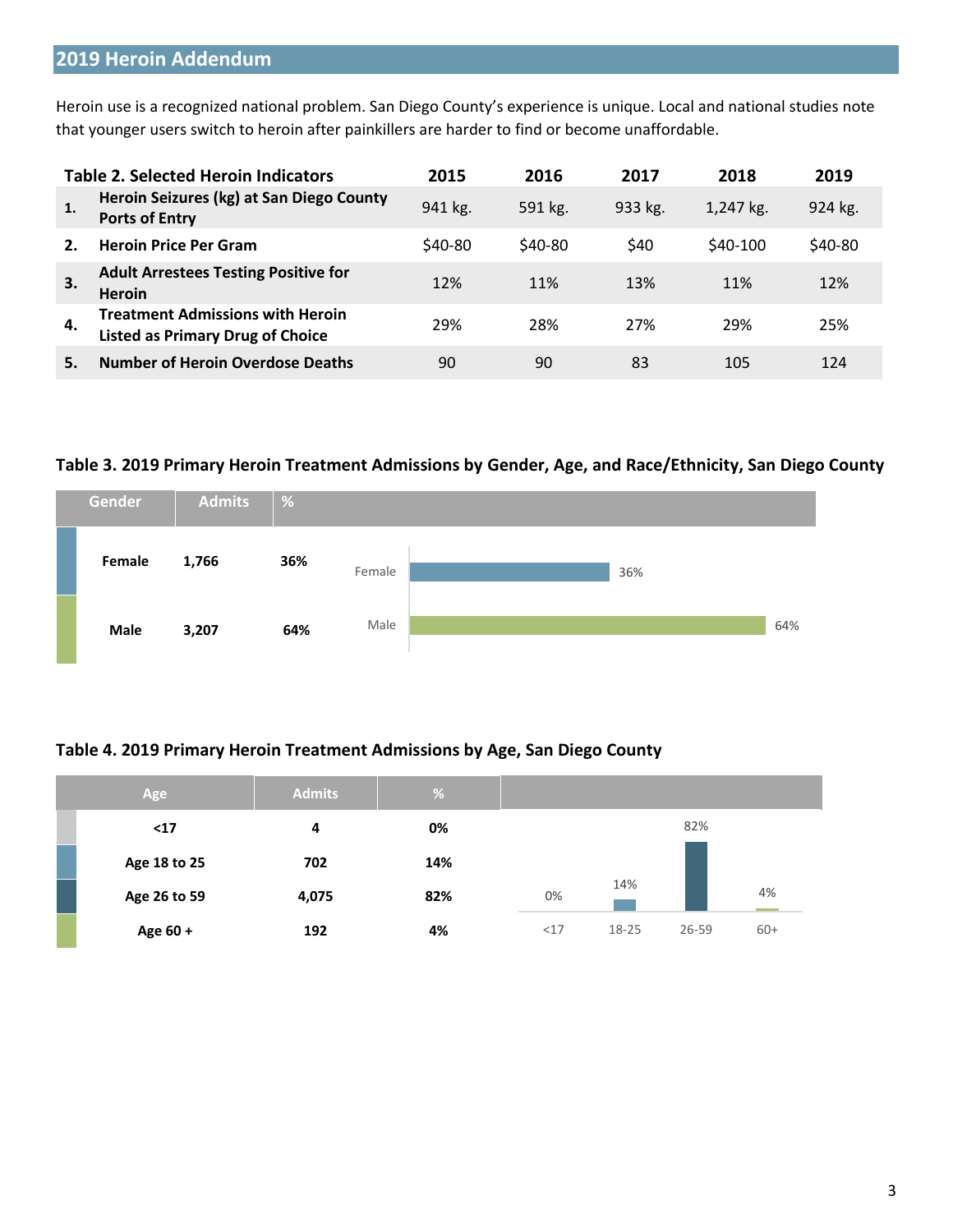#### **Table 5. 2019 Primary Heroin Treatment Admissions by Race/Ethnicity, San Diego County**



**Figure 1. Federal Heroin Charges**



#### **Naloxone**

Naloxone is an antidote to an opioid overdose that is delivered as a nasal spray or injection. In 2015, the San Diego County Sheriff's Department expanded Naloxone distribution to all patrol cars in the nine contract cities and unincorporated areas.

| Table 6. Drug-Related Naloxone Use | 2015       | 2016       | 2017       | 2018       | 2019       |
|------------------------------------|------------|------------|------------|------------|------------|
| By Emergency Medical Services      | 1,210 uses | 1.304 uses | 1.903 uses | 2.113 uses | 2,457 uses |
| By Sheriff Department*             | 13 uses    | 16 uses    | 26 uses    | 23 uses    | 98 uses    |
|                                    | 2 deaths   | 4 deaths   | 4 deaths   | 3 deaths   | 4 deaths   |

\*There has been a significant increase in naloxone administration by sheriff deputies due to a more developed naloxone program in response to increased opiate use including significant increases in fentanyl use; increased field deployment; and policy change regarding instructions for jail medical staff to deploy naloxone in any instance where a person is found unresponsive.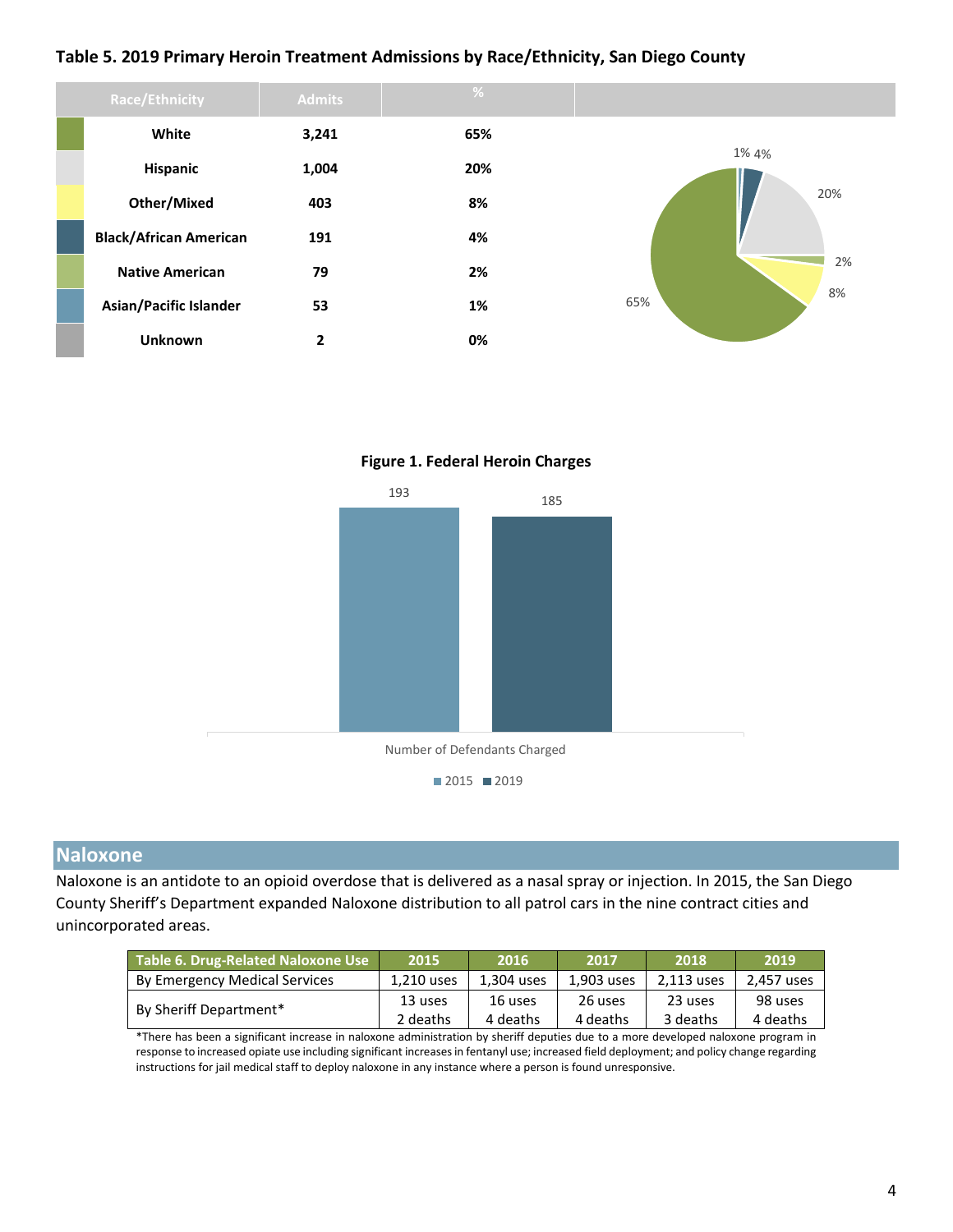# **2020 PDATF Addendum**

#### **A. Death Details**

The following data is provided by the San Diego County Department of the Medical Examiner. While death represents the tip of the iceberg of prescription and other substance misuse, these numbers are also an absolute and visible sign of the issue.

#### **Table 1: Total Count of all Unintentional Deaths Caused by Drugs (Prescription and Illicit), and/or Alcohol (Distinct count of deaths in Table 2 & Table 3)**

|                                                                         | 2015 | $\vert$ 2016 $\vert$ 2017 $\vert$ |     | 2018 | 2019 |
|-------------------------------------------------------------------------|------|-----------------------------------|-----|------|------|
| • Total for Accidental Drug, Medication and/or<br>Alcohol Caused Deaths | 486  | 518                               | 552 | 576  | 645  |

#### **Table 2: Number of Accidental Deaths Caused by Prescription Opioids and Non-Opioids: 2015 - 2019**

| Prescription Drugs: Opioid vs. Non-Opioid*1 | 2015 | 2016 | 2017 | 2018 | 2019 |
|---------------------------------------------|------|------|------|------|------|
| <b>Prescription Opioids</b>                 | 205  | 207  | 208  | 210  | 214  |
| All other Prescriptions (excluding Opioids) | 43   | 46   | 65   | 36   | 61   |
| All Prescription Deaths                     | 248  | 253  | 273  | 246  | 275  |

\*This represents the number of accidental overdose deaths caused by one or more prescription opioids, alone or with other drugs or alcohol. Note that these drugs are classified as prescription drugs, but they could have been obtained through illicit methods.

#### **Table 3: Number of Accidental Deaths Caused by Heroin and Other Illicit Drugs and Alcohol: 2015 - 201912**

| <b>Heroin and Other Illicit Drug and Alcohol Deaths*</b> | 2015 | 2016 | 2017 | 2018 | 2019 |
|----------------------------------------------------------|------|------|------|------|------|
| <b>Heroin</b>                                            | 90   | 91   | 86   | 105  | 124  |
| Other illicit substances and/or alcohol                  | 420  | 454  | 441  | 373  | 408  |
| All Heroin and Other Illicit Drug and Alcohol Deaths*    | 510  | 545  | 527  | 478  | 532  |

\*This number represents all accidental drug overdose deaths in which illicit drugs and/or alcohol with or without a prescription drug was a causative factor in the death.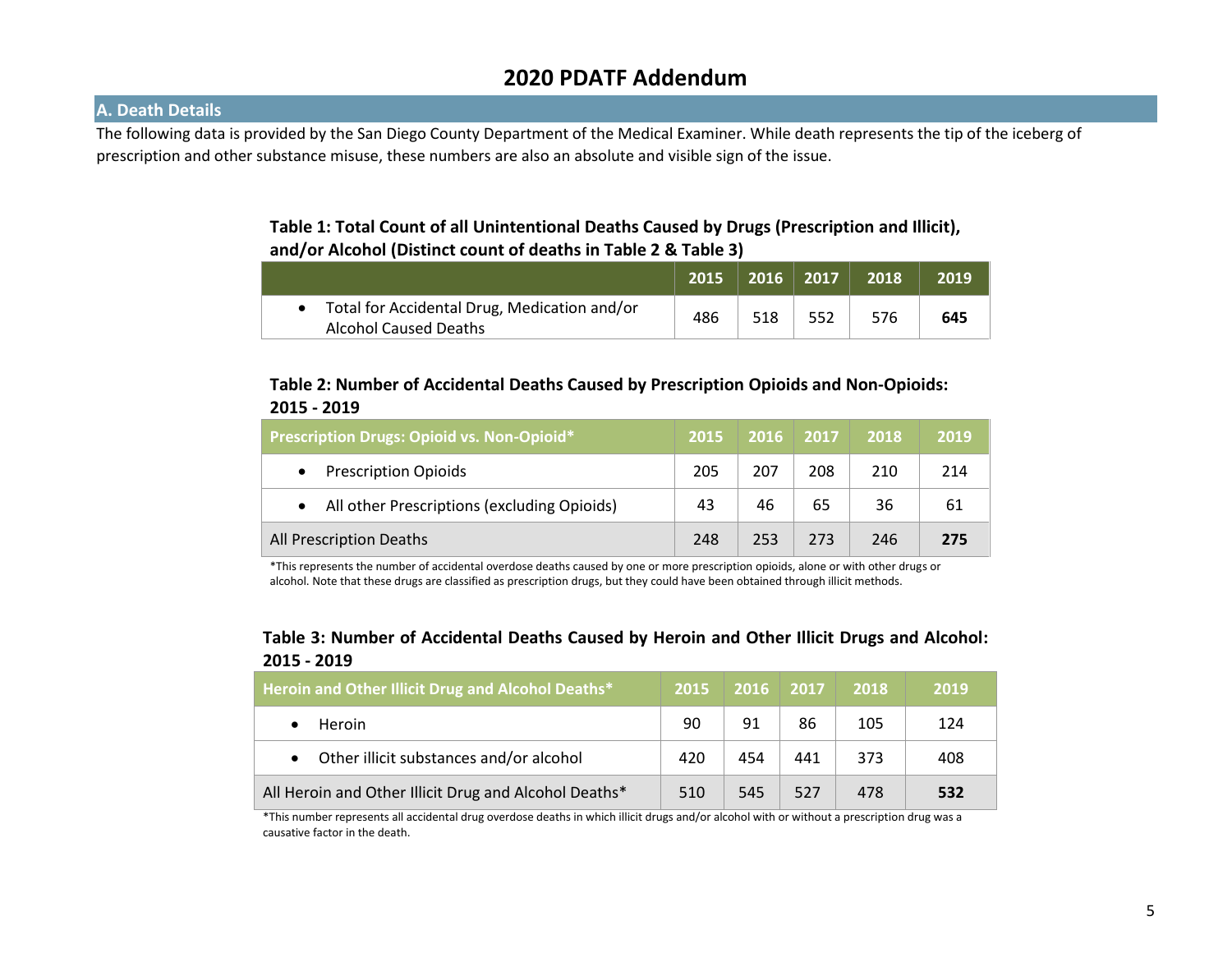#### **Table 4. Unintentional Prescription-Caused Deaths by Race/Ethnicity, 2019**

| <b>Race/Ethnicity</b>                                           | <b>Number</b> | Rate per 100,000 |  |  |  |  |  |  |
|-----------------------------------------------------------------|---------------|------------------|--|--|--|--|--|--|
| White                                                           | 197           | 13               |  |  |  |  |  |  |
| Hispanic                                                        | 39            | 3.6              |  |  |  |  |  |  |
| <b>Black</b>                                                    | 16            | 9.5              |  |  |  |  |  |  |
| Other*                                                          | 15            |                  |  |  |  |  |  |  |
| Asian/Pacific Islander*                                         | 4             |                  |  |  |  |  |  |  |
| Native American*                                                | 4             |                  |  |  |  |  |  |  |
| <b>Total</b><br>275<br>8.2                                      |               |                  |  |  |  |  |  |  |
| *Rates not reported for fewer than 5 cases or Race/Ethnicity of |               |                  |  |  |  |  |  |  |
| 'Other' or 'Multi-Race'.                                        |               |                  |  |  |  |  |  |  |

#### **Table 5: Unintentional Prescription-Caused Deaths by Age and Gender, 2019**

|              | <b>Number</b> |             | Rate per 100,000* |               |             |              |
|--------------|---------------|-------------|-------------------|---------------|-------------|--------------|
| Age          | <b>Female</b> | <b>Male</b> | <b>Total</b>      | <b>Female</b> | <b>Male</b> | <b>Total</b> |
| $0 - 14$     | 0             | 0           | 0                 | 0.0           | 0.0         | 0.0          |
| $15 - 24$    | 8             | 30          | 38                | 3.4           | 10.9        | 7.4          |
| 25-34        | 12            | 53          | 65                | 5.2           | 20.3        | 13.2         |
| 35-44        | 7             | 44          | 51                | 3.3           | 19.7        | 11.6         |
| 45-54        | 18            | 32          | 50                | 9.0           | 16.1        | 12.6         |
| 55-64        | 18            | 34          | 52                | 8.9           | 17.6        | 13.2         |
| $65+$        | 10            | 9           | 19                | 3.8           | 4.3         | 4.0          |
| <b>Total</b> | 73            | 202         | 275               | 4.4           | 12          | 8.2          |

#### **Figure 2. San Diego County Accidental Deaths in which opioids were Detected, 2019\***



\*Accidental deaths not only include unintentional drug overdoses but other unintentional deaths such as a car crash and falls. Drug detection is not mutually exclusive as several deaths were positive for multiple substances.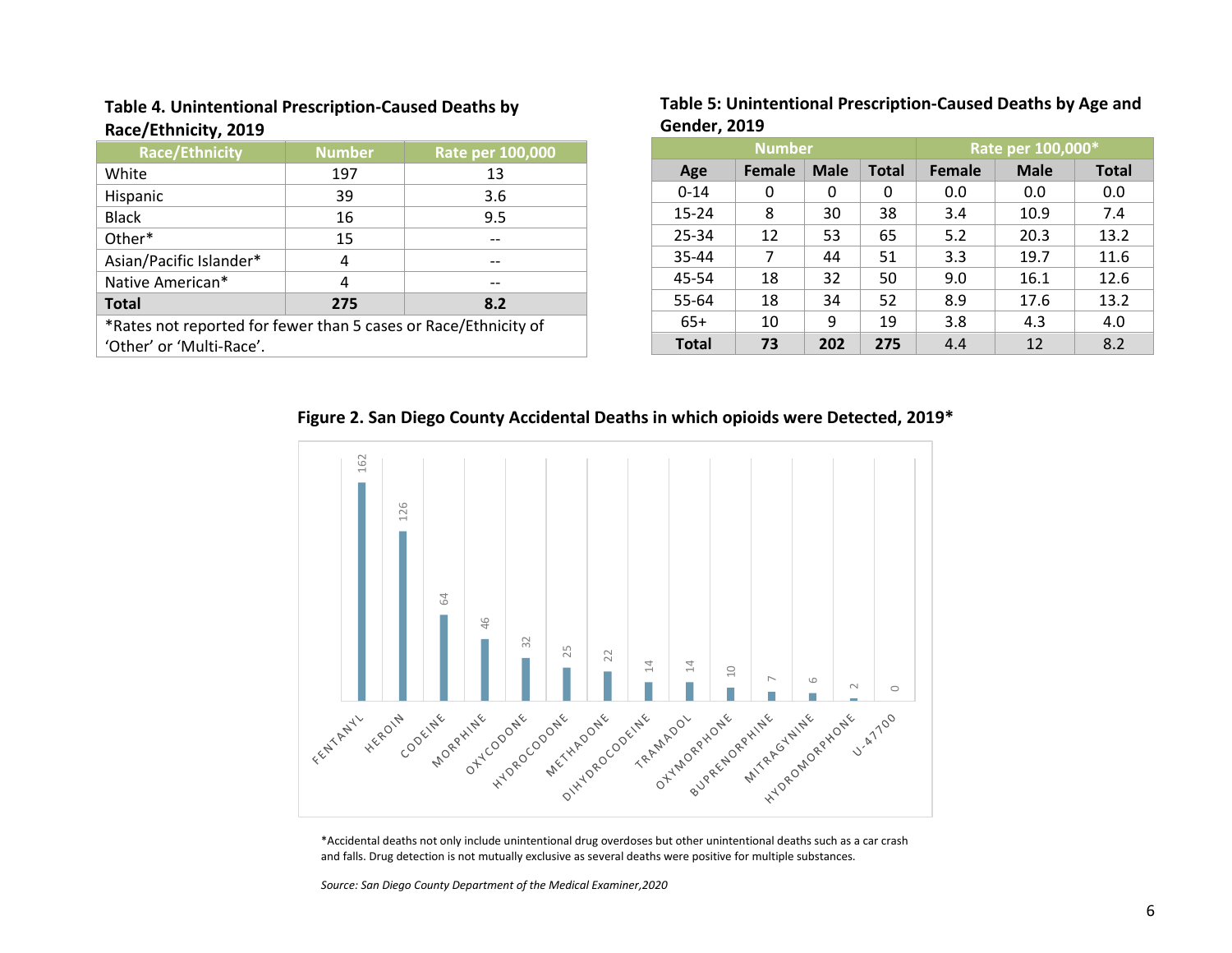**Figure 3. Relationship Between Unintentional Prescription Drug, Heroin, and Alcohol Caused Deaths in San Diego County, 2019\***



*Source: San Diego County Department of the Medical Examiner, 2020*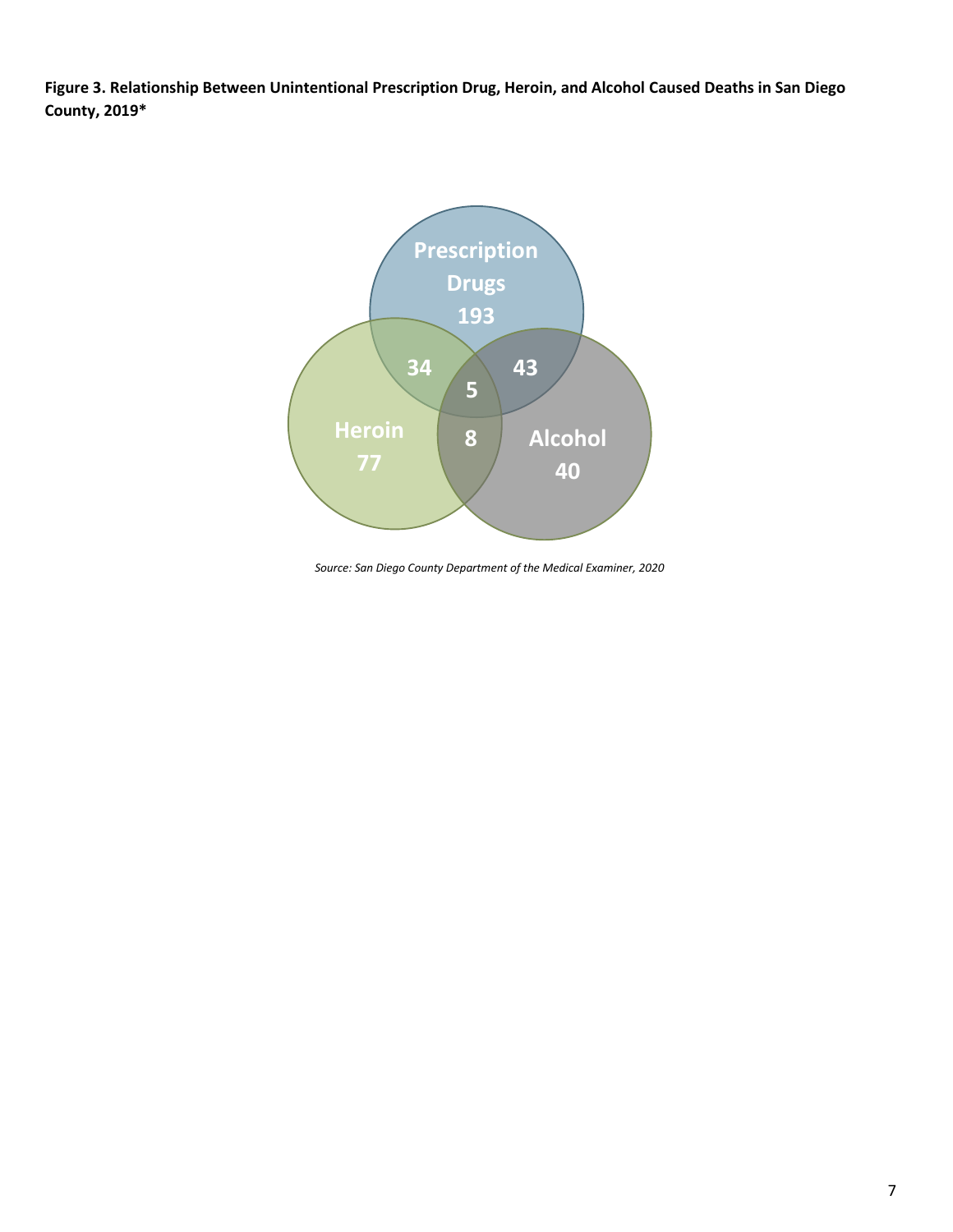#### B. Fentanyl Trends

**An overview of the fentanyl epidemic:** According to the Centers for Disease Control and Prevention, deaths from illegally manufactured fentanyl continue to be high nationwide. Fentanyl is a highly concentrated synthetic opioid that can be easily transported in small quantities generating significant profits for criminal organizations. One kilogram of fentanyl, which costs about \$32,000, can make one million counterfeit pills with a street value of \$20 million. This renders fentanyl both particularly attractive to traffickers and dangerous for users.

**What is Fentanyl?** Fentanyl is a Schedule II synthetic opioid with approved medical protocols for use as a painkiller and anesthetic in certain situations.

**Counterfeit fentanyl pills:** Illicitly-produced fentanyl is increasingly available in the illegal marketplace in the form of counterfeit prescription pills and powder.



*Source: Center for Disease Control and Prevention (CDC); US Drug Enforcement Administration (DEA)*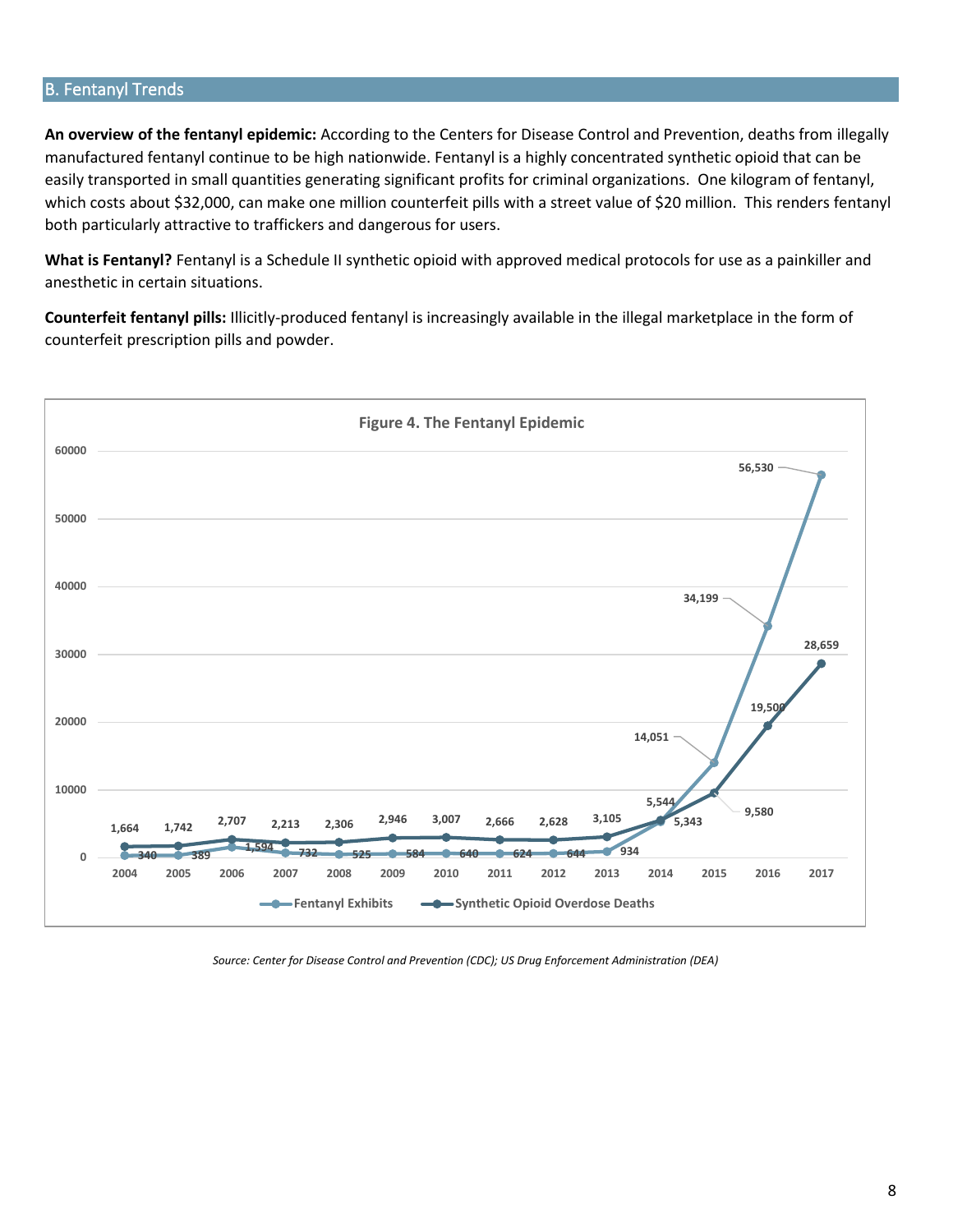

#### **Figure 5. Number of Unintentional Fentanyl Caused Deaths in San Diego County 2015- 2019\***

\* As opposed to the previous decade in which misused prescription fentanyl caused most of these deaths, in recent years, illicitly obtained fentanyl has been responsible for most of these deaths

*Source: San Diego County Department of the Medical Examiner, 2020*



**Figure 6. Federal Fentanyl Charges**

Number of Defendants Charged



*Source: United States Attorney's Office, 2020*